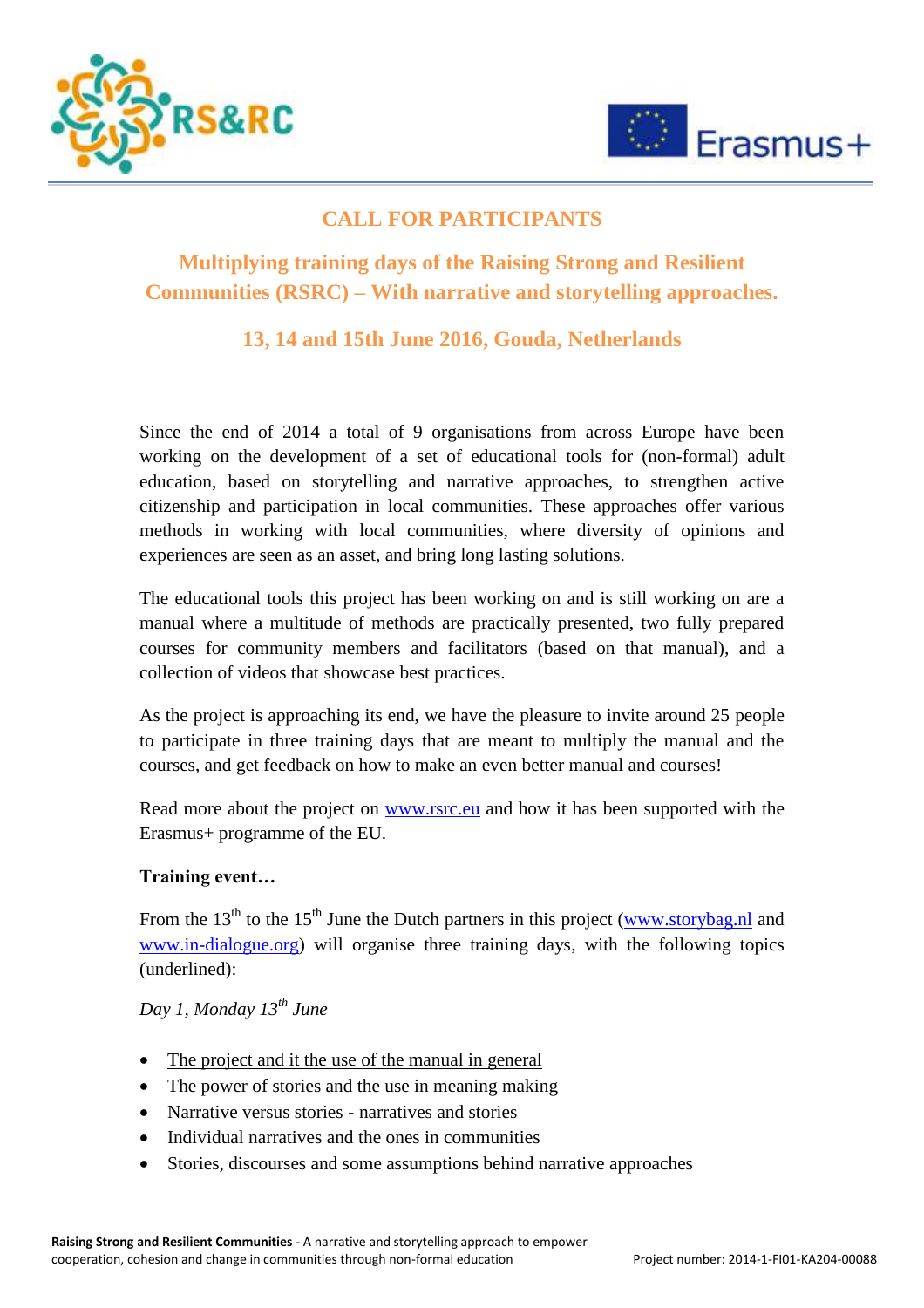



### *Day 2, Tuesday 14th June*

- The project and the manual in community work
- The how of storytelling, so that others will listen...
- From your story to the story of the community (inviting  $\&$  some ethics in doing so)
- Story sharing and collective meaning making
- Planning the use of parts of the manual in your community

### *Day 3, Wednesday 15th June*

- The project and the manual for trainers & facilitators in working with communities
- Theoretical foundations in narrative practice
- Questions that stimulate valuable story sharing
- Discovering alternative, less problematic stories
- From a good to a useful story (there is no bad story)
- O&A on taking this further after the day

Those participating in the training days will get access to the manual before the training days. The training days will be held in English.

### **For whom?**

All those who are interested in the project and its educational tools and would like to incorporate these tools in their daily work, are welcome. But as the project aims at delivering high quality and practical tools for professionals and volunteers working on local community development, especially participants working in such area are encouraged to apply to participate. These include social workers, informal network members, non-formal trainers and consultants, coaches, NGO representatives, etc.

#### **Costs**

The support of the EU's Erasmus+ programme makes it possible for us to offer 20 places at the three training days, free of charge. To have a free place at the training days, the application form has to be used. If the 20 places are already taken, then a small contribution will be asked of 15 Euro per day to any additional participant (to cover coffee and tea)

Coffee, tea, small snacks and training materials will be provided by the organisers. Lunches, dinners, overnights, etc. will have to be covered by the national participants themselves. International participants can get up to 2 nights covered by the project.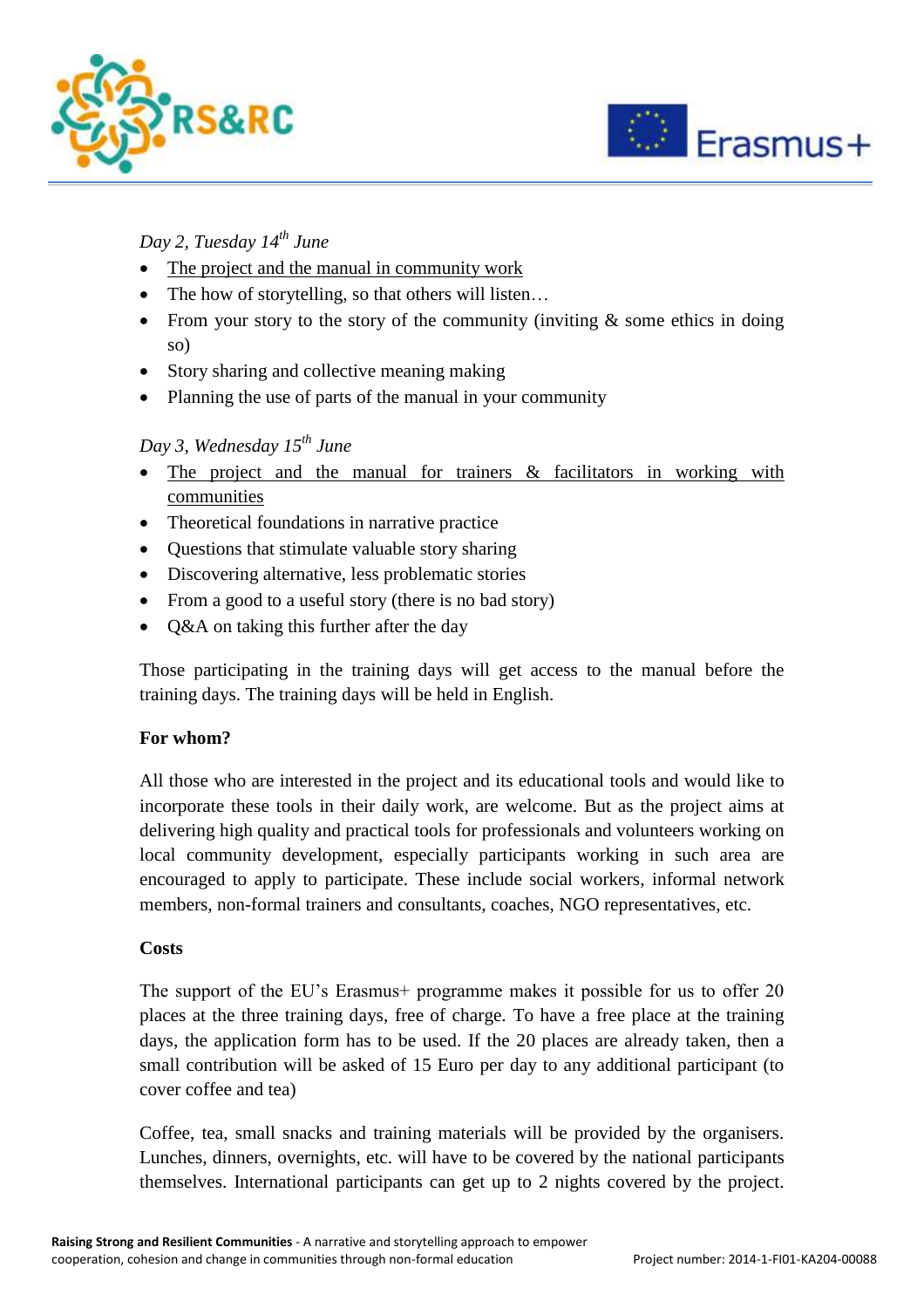



We will assist in finding affordable accommodation, as Gouda has quite some lovely B&B's and small hotels.

National participants can also attend 1 or 2 days, yet will have to fund these places themselves (15 Euro per day). Mention in the application form that you intend to participate in certain days, if this applies to you.

Please do note the cancellation rules at the end of the application form.

#### **Group size and consultants**

The maximum number of participants will be 30 and the training days will be facilitated by two consultants, [Peter Fruhmann](https://nl.linkedin.com/in/peterfruhmann) (Storybag) and [Yvor Broer](https://dk.linkedin.com/in/ybroer) (In Dialogue). Read more about these two consultants by clicking on their names (to see their LinkedIn profiles)

#### **Travel and stay support**

For up to 14 places in these training days we have a small budget for international travel support available. Participants that are officially receding in another EU country than The Netherlands (or receding in Turkey, Lichtenstein, FYROM, Norway or Iceland), can get support for travel up to 200 Euro. Also, we will cover up to 2 nights in Gouda, in B&B's or hotels. In order for them to do so, they have to apply for these training days as an international participant via the application form.

#### **Venue**

The training days will be held at restaurant 'De Zalm' [\(www.dezalm.nl\)](http://www.dezalm.nl/), which is centrally located at the Market square, in the centre of the old town of Gouda [\(www.gouda.nl\)](http://www.gouda.nl/)

#### **Applying and deadline**

If you want to have travel support and/or would like to participate for free, do apply using the application form, **before the**  $16<sup>st</sup>$  **of May**. If there are still places available after that deadline, you can still register to take part, yet will have to pay a small contribution per day (for coffee and tea). The application form can be downloaded here: [www.rsrc.eu/outputs.html](http://www.rsrc.eu/outputs.html)